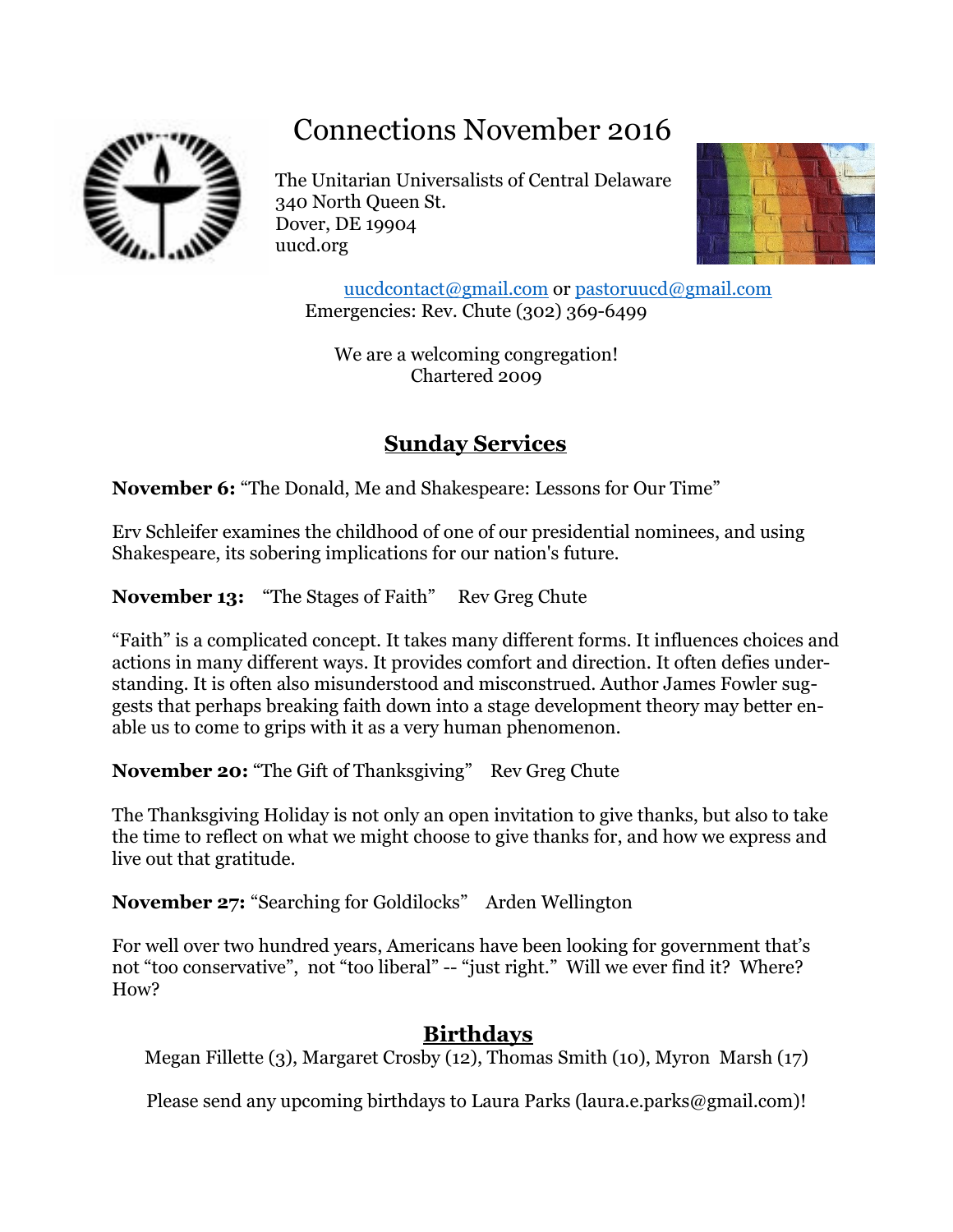#### **Announcements**

- The McElwees will be offering dinner at 5 on Thanksgiving day. They will provide the turkey, stuffing, gravy and one veggie. Bring a side dish and any special drink you want. Call or see Kerry McElwee for address and directions. 943-3136.
- Slack, the hot new communication app that everyone is talking about, is going to be discussed at the congregational meeting on the 13th. It can be accessed online or on a smartphone. It can also be set up to send email notifications. Is it a useful new tool or just one more thing to deal with? It is time to either embrace it or throw it out! Please be prepared to give your input. Email Laura  $(1)$  aura.e.parks  $\omega$  gmail.com) if you would like to try it out and haven't yet.
- Christmas and New Year's both fall on Sundays. We won't have official services those days. Please let Laura (laura.e.parks@gmail.com) know if you're interested in attending a coffee hour instead.
- Leigh took several items to Wilson's Auction. It was raining that day, so he was not able to take all the items that were donated. He is planning on going again soon, so there is a second chance to donate household items! Bring them to service on Sunday the 6th.
- Hymnal donations would be most welcome! We need about ten more. They are available on uua.org for \$28 and used copies on Amazon.com for about \$20.
- November 13 is the **last day** to donate items for Code Purple, an organization which distributes needed materials to homeless people throughout the year and especially in the cold winter months. They are asking for the following items: Blankets, cots, sleeping bags, towels, wash cloths, hand wipes, sanitizer, feminine products, toothbrushes, tooth paste, disinfectant spray, hats, scarves, gloves, boots, long underwear, coats, hand and feet warmers, bottled water, pre-cooked or frozen meals, instant hot drinks, garbage bags. Thanks for your support for this important project!

#### **UUA Congregational Study/Action Issue (CSAI)** "The Corruption of Our Democracy" Sunday, November 20

*America will never be destroyed from the outside. If we falter and lose our freedoms, it will be because we destroyed ourselves*. - Abraham Lincoln

Delegates at the 2016 General Assembly in Columbus, OH, selected "The Corruption of Our Democracy" to be the 2016-2020 Congregational Study/Action Issue (CSAI) of the Unitarian Universalist Association (UUA) of Congregations.

The Congregational Study/Action Issue (CSAI) is an invitation for congregations and districts to take a topic of concern and engage it, reflect on it, learn about it, respond to it, comment on it, and take action—each in their own way. A CSAI is NOT a statement—it is a question and a process of exploration.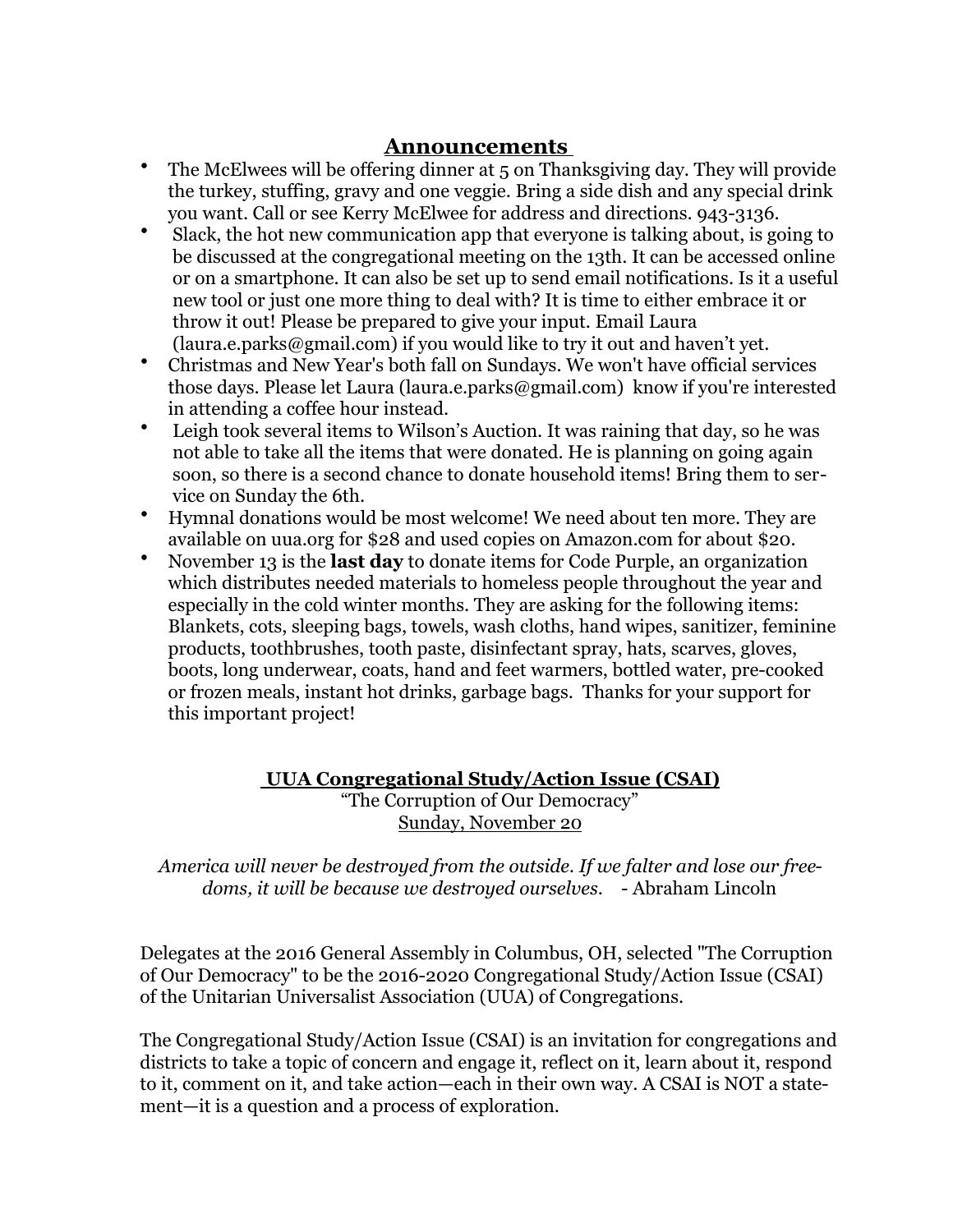Starting on November 20th UUCD will hold monthly meetings on the 3rd Sunday of every month after Coffee Hour to explore this CSAI, "The Corruption of Our Democracy" and what we might be able to do about it. Rev Chute will kick off the initial program and start the continuing conversation on November 20. Do join us. The program is open to all inquiring minds. – UUCD Social Justice Committee

#### **A Note From Our President**

Our church year is off to a good start, but we will be having a congregational meeting to involve people in what is happening. We have had one fund raiser (to take donations to Wilson's Auction). Laura Parks is doing a great job in organizing worship services. Quite a few people have stepped forward to give services, resulting in hearing some interesting new perspectives. Kerry, Laura and Susan have been involved in reorganizing our storage room, a much needed task.

We are still struggling a little to get organized to do coffee and snacks some mornings. Arden Wellington is helping us figure out the most efficient way to do this, however, I'd like to discuss how to recruit volunteers for this at our congregational meeting, if we have time after discussing the official agenda items, which are approval of the minutes of our spring meeting, a financial update, an explanation of the changes we made in terms of who handles what at the BOT retreat, SLACK (a new possibility for communication), and where we want to put our efforts for publicity and growth.

I hope you will be able to attend the congregational meeting after church on Sunday, Nov. 13<sup>th</sup>. This will also be the final day of our collection of items for Code Purple. (Repeat items if there is no other announcement of this). Your ideas and assistance are greatly valued in making UUCD a community where people feel comfortable and supported, but are still stimulated to grow spiritually.

The following Sunday, Nov. 20, will mark the first time we have really gone all out to explore one of the UUA's study questions. Many of us have been concerned about the effect of money on the political process, particularly corporate money. This will be an opportunity to study this issue in depth and look at what avenues we have to make a difference. I hope as many of you as possible will be able to participate in these discussions or do some of the reading or take action to make your voice heard.

See you in November! Please remember to visit our Facebook page and share what is going on with us to your Facebook page so that possibly your friends will ask you about liberal religion. Please also be mindful, in talking with your friends, of inviting them to events we have that you think they might enjoy.